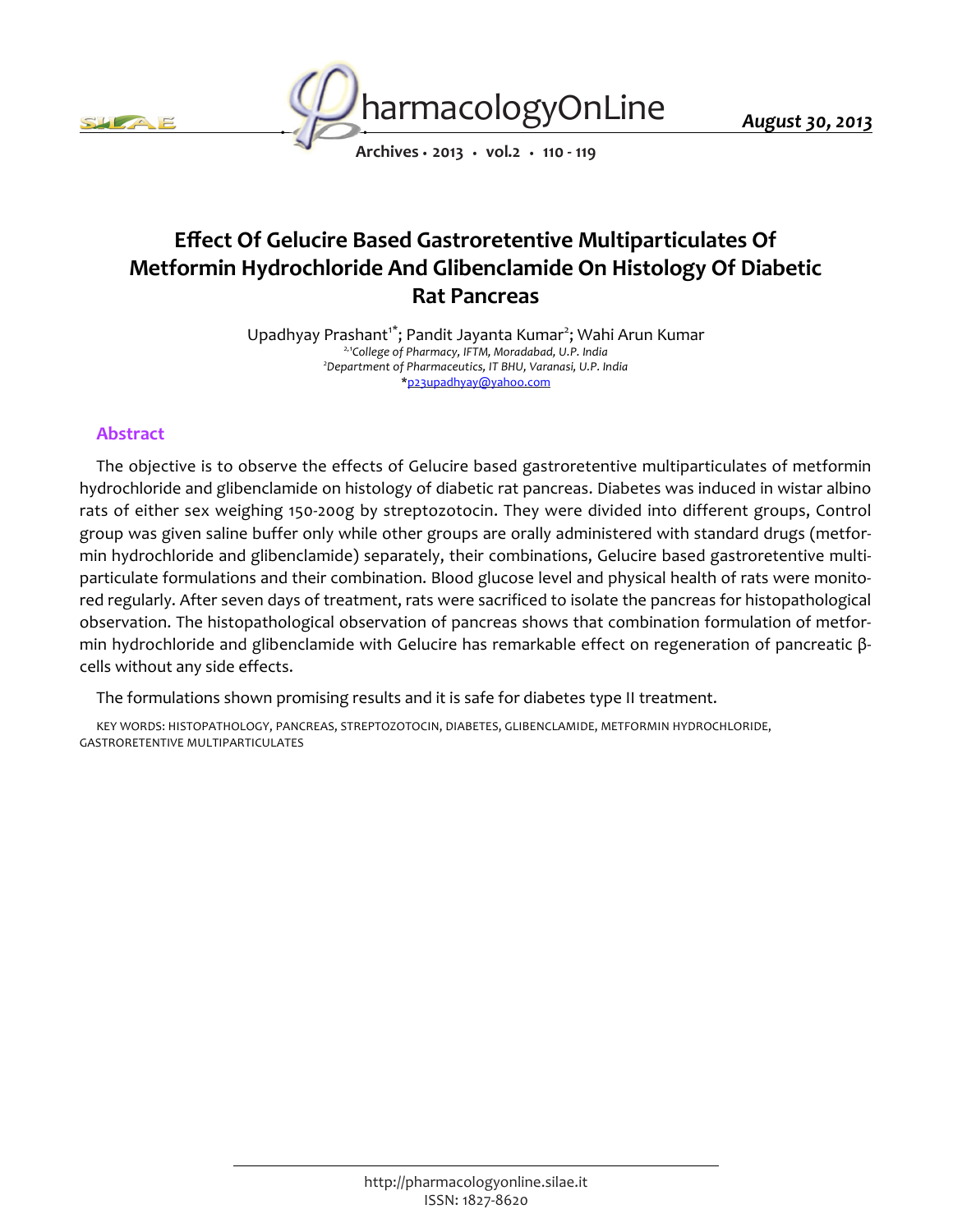#### *Introduction*

*Diabetes is one of the major causes of death and disability in the world. The global figure of people with diabetes is set to rise from the current estimate of 150 million to 220 million in 2010 and 300 million in 2025. Most cases will be of type II diabetes, due to sedentary lifestyle and obesity [1].*

*In order to increase the bioavailability of such drugs, the residence time of the orally administered dosage form in the upper GIT needs to be prolonged. The main approaches to prolonging the gastric residence time of pharmaceutical dosage forms include bioadhesive drug delivery system, which adhere to mucosal surface; devices that rapidly increase in size once they are in stomach to retard the passage through the pylorus; and density control delivery system, which float on gastric fluid [2,3,4,5]. Gastric floating drug delivery system (GFDDS) is able to prolong the retention time of a dosage form in the stomach, thereby improving the oral bioavailability of the drug [5].*

*Recently, much attention has been focused on the use of fats and fatty acid as carriers in drug delivery systems [6,7,8]. The use of amphiphilic lipid glyceryl monooleate for the design of floating matrix system[9]. Gelucire is the family of vehicle derived from mixtures of mono-, di- and triglycerides with poly ethylene glycol (PEG) esters of fatty acids. These are available with range of properties depending on their hydrophillic lipophillic balance (HLB) and melting point range (33-65ºC). Gelucire containing only PEG esters are generally used in the preparation of fast release formulation. Owing to their extreme hydrophilicity and low density, Gelucire 50/13 may be considered an appropriate carrier for designing fast release floating drug delivery system [10]. Gelucire containing only glycerides or a mixture of glycerides and PEG esters (Gelucire 39/01, 43/01) are used in the preparation of sustained release formulation. Owing to their extreme hydrophobicity and low density, Gelucire 39/01and 43/01 are considered as appropriate carriers for designing sustained release floating drug delivery system [11, 12, 13]. The GFDDS is*  *particularly useful for drugs that are primarily absorbed in the duodenum and upper jejunum segments [14].*

*A plethora of antidiabetic drugs are used, of which Glibenclamide and Metformin hydrochloride is a very widely accepted combination of drugs[15]. The rationale of Combinations of the Sulfonlyureas and the Biguanides is both are major oral antidiabetics. The sulfonylureas, such as Glibenclamide act by stimulating the secretion of insulin. Their targets are insulin-producing pancreatic β cells and the biguanides, such as Metformin, inhibit glycogenesis and increase the peripheral use of glucose. The biguanides can only be active in the presence of endogenous insulin. Since the introduction of the various antidiabetic medicaments, doctors prescribe in particular oral treatments of diabetes which combine these various products, that forces patients to take these combinations of medicaments several times per day. Unavoidably, low compliance is then observed on the part of the patients, who are often elderly persons.*

*Under these conditions, oral treatments do not have the expected effects and the patients suffer serious complications. Thus, compliance is a fundamental parameter for the efficacy of the treatment (prevention of serious disorders caused by hyperglycemia and survival of the patient). By improving compliance, dosage errors and their deleterious effects would be limited. Since sulfonylureas are capable of stimulating insulin release, but are not capable of acting on insulin resistance, and biguanides are able to act on insulin resistance, whereas they are not able to stimulate insulin secretion, the therapeutical rationale suggest the use of combined formulations of medicaments capable of finding a remedy for both the deficiency in insulin secretion and the insulin-resistance condition. At present 4 combinations are marketed which use a combination of Metformin with Glibenclamide i.e Glucomide Lipha- Glibenclamide & Metformin (2.5 mg) (500 mg), Glibomet Guidotti-Glibenclamide & Metformin (2.5 mg) (400 mg), Suguan M Hoechst - Glibenclamide & Metformin (2.5 mg) (400 mg) and Bi-Euglucon M Boehringer M- Glibenclamide &*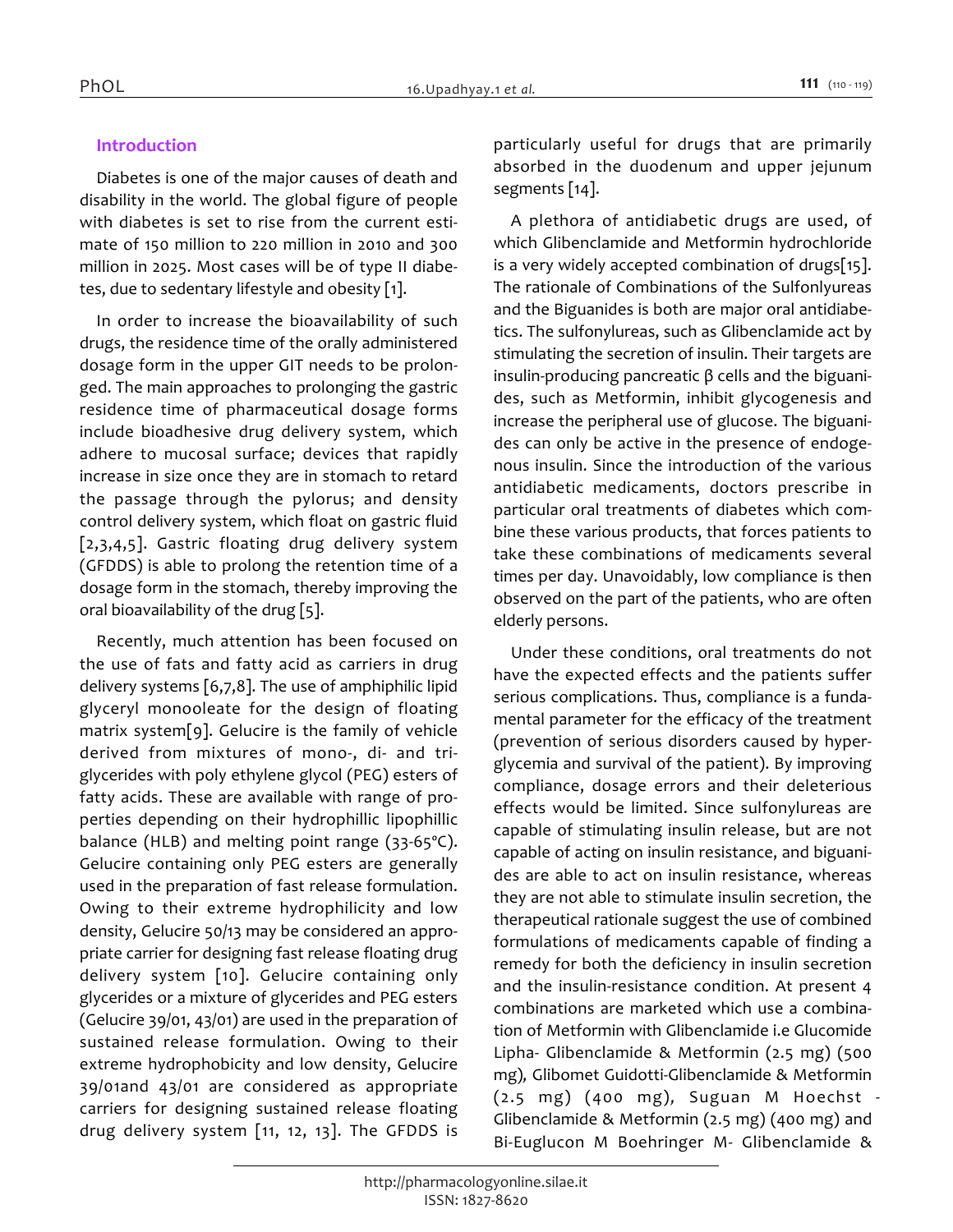## *Metformin (2.5 mg) (400 mg)[16].*

*The present histopathological study is aim to explored the possible effects of Gelucire based gastro retentive formulation on streptozotocin induced diabetic rat pancreas. Both formulations can be explored individually as well as in combination for improved efficacy in wistar albino rats.*

#### *Methods*

#### *Chemicals*

*Metformin hydrochloride (MH) was obtained as gift sample from Sohan Healthcare Pvt. Ltd. (Pune, India) and Glibenclamide (GLB) was kindly supplied as gift sample by Prudence Pharma Chem (Ankleshwar-393002, INDIA). Gelucire 39/01, 43/01 and 50/13 was procured as gift sample from Gattefosse (St. Priest, Cedex, France). Streptotozotocin procured from Sigma (USA). Ultra-pure water (HPLC Grade) was supplied by Qualigens (Delhi, INDIA).*

#### *Animals*

*Albino wistar rats were handled as per CPCSEA Guidelines of Good Laboratory Practice and were housed in polypropylene cages with free access to standard laboratory diet and water. The research protocol of the animal experimentation (Registration no: 837/ac/04/CPCSEA; Resolution no: 20/PhD/2008-2009; Dated 08/03/2010) was approved by the 'Institutional Animal Ethical Committee' of College of Pharmacy, IFTM, Moradabad-244001, Uttar Pradesh, India.*

#### *Application*

*Effect of Gelucire based optimized gastroretentive multiparticulates formulation of metformin hydrochloride and glibenclamide on diabetic rat pancreas were determined in comparison with pure drugs in streptozotocin (STZ) induced diabetic wistar rats of either sex weighing 150-200 g. Naive albino wistar rats 48 in number housed in cages in groups of six and kept fasting for 24 hr with water ad libitum. The dosage of drugs administered orally*  *was decided upon human therapeutic dose extended to animals.*

#### *Experimental protocols*

*The animals were classified into 8 groups, each containing 6 rats.*

*1. Sham or Control Group I (n=6): were given 1ml saline p.o.*

*2. Diabetic Control Group II (n=6) were given streptozotocin 35mg/kg body weight of rat /i.p injection.*

*3. Diabetic standard control Group III (n=6) were given GLB (0.25mg/Kg) pure drug in aqueous solution p.o through oral cannula.*

*4. Diabetic standard control Group IV (n=6) were given MH (50 mg/Kg) pure drug in aqueous solution p.o through oral cannula.*

*5. Diabetic standard control Group V (n=6) were given GLB (0.25mg/Kg) and MH (50 mg/ Kg) pure drug in aqueous solution p.o through oral cannula.*

*6. Diabetic treated control Group VI (n=6) were given GIV formulation [17] optimized batch containing GLB reduced to equivalent of drug dose in 0.25mg/Kg body weight of rat /p.o with 1ml of 1% Sodium CMC through oral cannula.*

*7. Diabetic treated control Group VII (n=6) were given MII formulation [18] optimized batch containing MH reduced to equivalent of drug dose in 50mg/Kg body weight of rat /p.o with 1ml of 1% Sodium CMC through oral cannula.*

*8. Diabetic treated control Group VIII (n=6) were given combination of GIV and MII formulation optimized batch containing both GLB and MH reduced to equivalent of drug dose in GLB (0.25mg/Kg) and MH (50 mg/Kg) body weight of rat /p.o with 1ml of 1% Sodium CMC through oral cannula.*

*The animals in groups II to VIII were rendered diabetic by a single intraperitoneal injection of streptozotocin (STZ; 35 mg/kg) freshly prepared*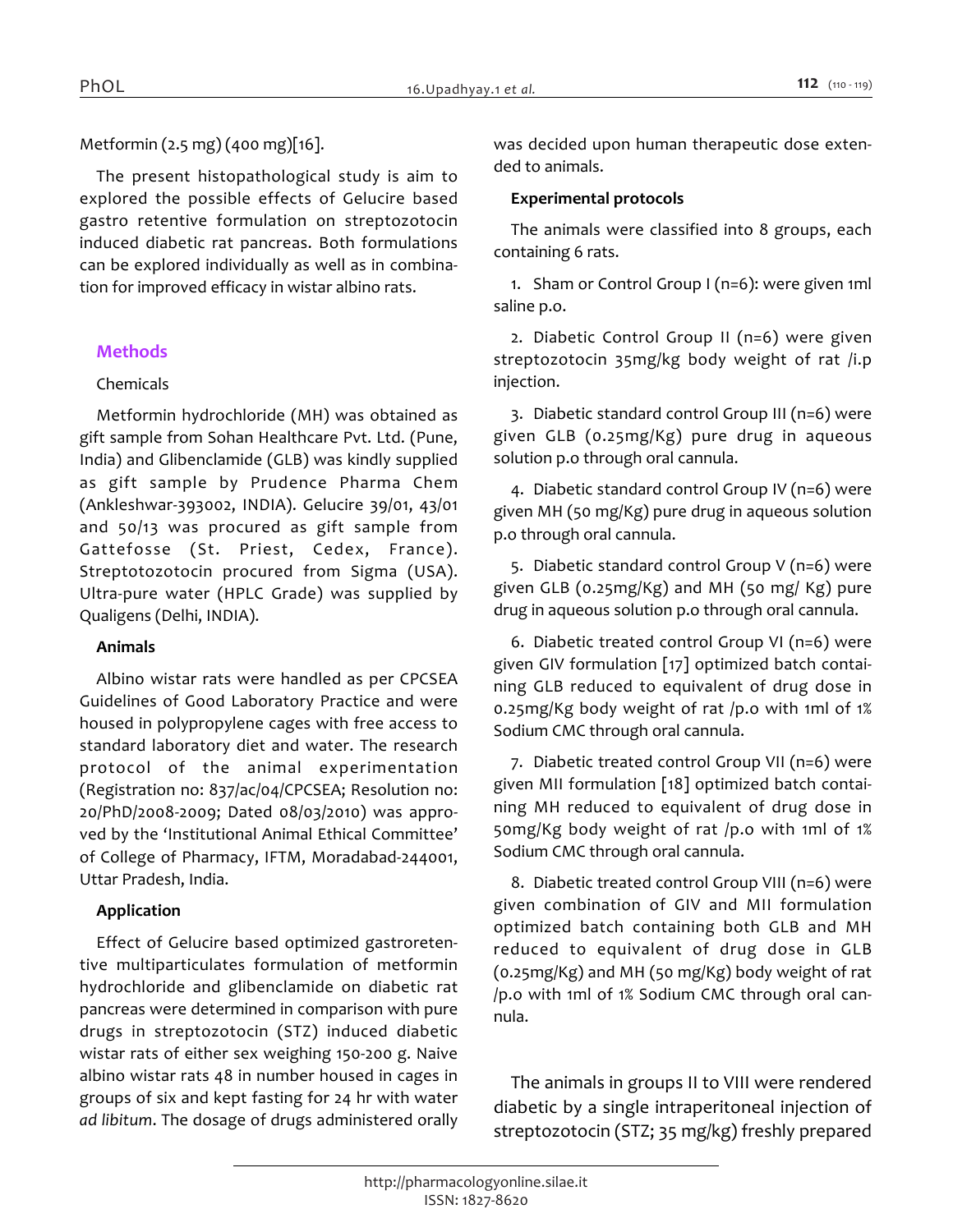*in citrate buffer (pH 4.4). The animals in groups I and II were injected with the buffer alone. Next, 72 h after the injection, blood was drawn from the tail of conscious rats in order to estimate their glucose levels using a glucometer. Blood glucose was similarly estimated every week until autopsy. Ten days after the STZ injection, animals in groups III to VIII began to receive the formulation daily. Doses were administered orally for 7 days. Body weight was recorded at the beginning and end of the experiment in every group. At the end of the experimental period, animals were fasted overnight and autopsied under light ether anesthesia.*

#### *Histopathological studies*

*Animals were sacrificed on 7th day during prolonged treatment. Pancreas were removed, washed with cold saline and preserved in 10% formalin in buffered form. Blocks from tissues were routinely processed and embedded in paraffin. Thin sections were cut using rotary microtome and stained with hematoxylin and eosin for histomorphology evaluation of pancreas on confocal microscope at 5x magnification.*

#### *Statistical Analysis*

*The experimental data was carried out by Student's t-test and one way analysis of variance (ANOVA) at a significance level of probability (p < 0.05) using SPSS 12.0 software (IBM). Numerical values in tables & figures were expressed as mean ±standard deviation (SD). Means were assumed to be statistically significant when p<0.05.*

## *Results*

*Animal Physical observation*

*see Figure 1.*

*As per Figure 1, Prior to STZ administration, there was no significant difference in the average weights of all the rats in the eight groups. By the end of the one week after diabetes mellitus was experimentally induced, the weights of diabetic rats in groups II and VIII were significantly reduced despite the increase in food and fluid intake in these animals. This weight loss continued for ten days after STZ administration. The animals manifested alopecia and polyurea, shown by marked wetness of the ventral body surface of the animals. However, the weight of the animals in group III to VIII gradually increased with treatment with formulation over the period of seven days. In addition, there was an improvement in the physical outlook of the formulation treated animals over time. At the end of the experiment, there was a significant increase in the body weights of formulation treated diabetic rats when compared to the untreated diabetic rats; while no significant difference existed between the weights of the treated rats and the control.*

#### *Changes in the blood glucose level*

*see Figure 2.*

*As per Figure 2, Prior to STZ administration, the fasting blood glucose levels (BGL) did not differ significantly between the eight groups of experimental animals. Twenty-four hours after administration of STZ, the blood glucose level was significantly higher in animals from groups*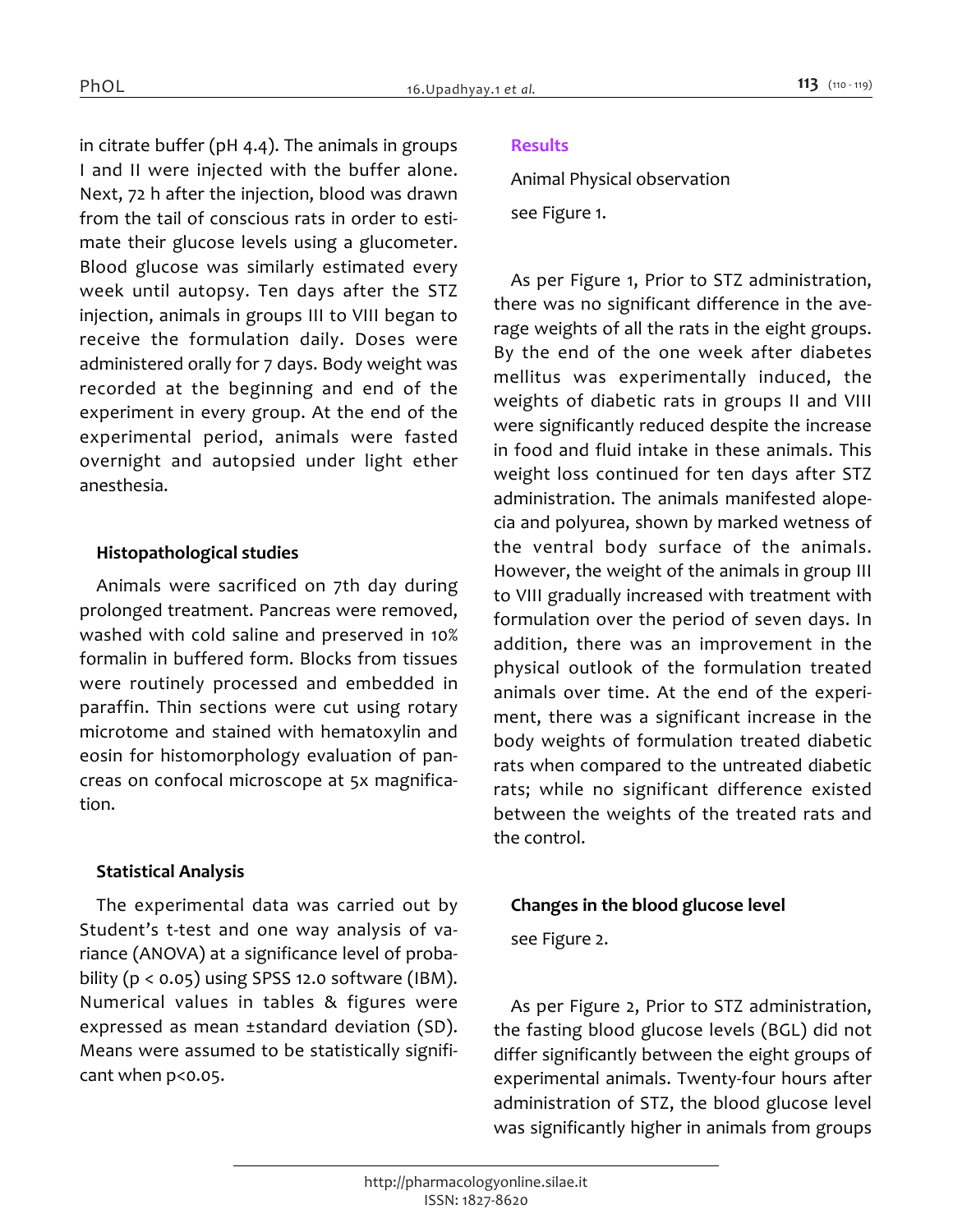*II to VIII. The blood glucose levels of animals in group III to VIII gradually decreased with treatment with formulation over the period of seven days. Control rats treated with citrate buffer were euglycaemic throughout the period of the experiment. At the end of the experiment there was a significant reduction in the blood glucose levels of groups III to VIII rats compared to those of group II rats.*

# *Histopathology of Pancreas (Photomicrographs): see Figure 3. see Figure 4.*

*see Figure 5.*

*see Figure 6.*

*STZ-induced hyperglycemia in rats is considered a good model for the preliminary screening of agents active against type 2 diabetes and is widely used. Generally, destruction of b-cells starts three days after STZ administration and reaches its peak at three to four weeks in rats. Streptozotocin-induced diabetes in laboratory animals has been widely used for research on diabetes and its long-term complications. Control animals in these studies are usually injected with citrate buffer solution. However, STZ is known to possess pharmacological effects other than its diabetogenic properties.*

#### *Histopathological observations*

*Photomicrographs of pancreas in slide A showed normal acini, and normal cellular population in the islets of Langerhans (IL) in pancreas of vehicle-treated rats. The histological appearance of the pancreatic islet cells of the control was normal (Fig.3).*

*In slide B, extensive damage to the islets of Langerhans and reduced dimensions of islets. Microscopic examination of the pancreatic sections of the untreated STZ induced diabetic group revealed a breakdown of microanatomical features including degenerative and necrotic changes, and shrunken in the pancreatic islets of Langerhans, decreased islets cellular density, and severe vacuolation (Fig.3) in the islets, as well as a severe reduction in the number of cells in the islets; though ductal and connective tissues (CT) appeared normal.*

*In slide C and D restoration of normal cellular population size of islets with hyperplasia by standard pure drug MH and GLB 50 mg/kg b.w and 0.25mg/kg b.w respectively (Fig.4). The morphology of the pancreas of Standard and formulation treated diabetic rats as shown in Slide E and F revealed remarkable improvement in the islet of Langerhans. There was an increase in the islets cellular density, with an increase in granulation, but vacuolation was reduced or absent in many islets (Fig.5). Slide G and H were also shown the partial restoration of normal cellular population and enlarged size of β-cells with hyperplasia by treatment with combination of standard drugs and optimized drug formulation (Fig.6). Histopathology of pancreas in control animals showed normal pancreatic parenchyma and islets cells. In diabetic control, pancreas sections showed moderate hyperplasia of islets cells, severe congestion in pancreatic parenchyma, and mild infiltration of inflammatory cells. In diabetic animals, treated with GLB and MH, pancreas show mild hyperplasia of islet cells and congestion of pancreatic parenchyma. In normal animals pancreas section showed normal pancreatic parenchyma structure.*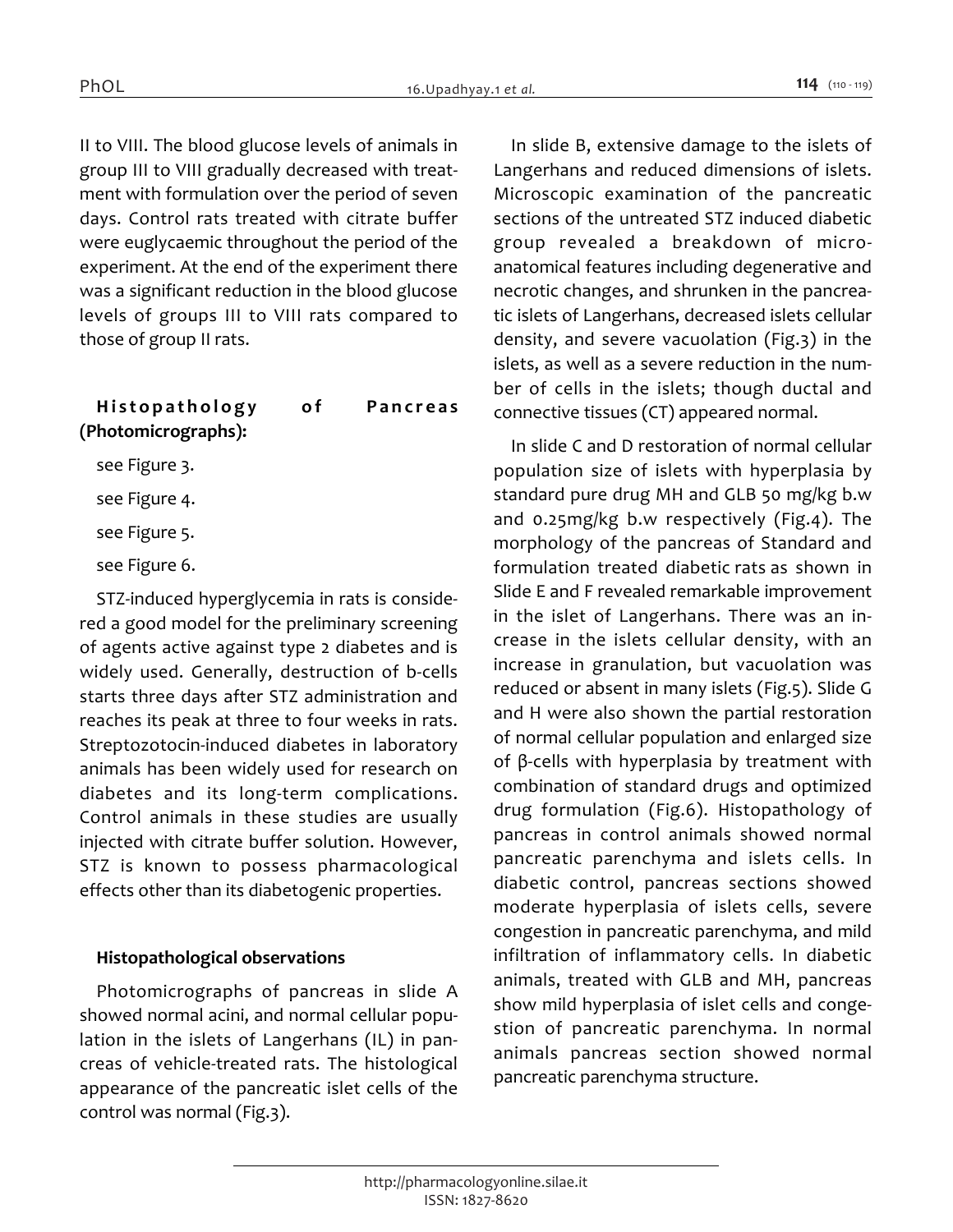#### *Islets of langerhans examination*

*Fig.3 (A) and (B) represent two slides of islets of Langerhans from a normal and a STZ-induced diabetic rat respectively. Comparison of these two slides clearly indicates the reduction in the number of pancreatic islets as well as their number of β-cells in the diabetic rats. As it is evident from slide B, the islets are irregularly shaped and relatively small and atrophic. Most cells of the islets are small, degranulated and dark with scanty cytoplasm. Severe vacuolation and degranulation are present in the â-cells of a number of islets. However, compared to the untreated diabetic rats, histopathological examination of the GIV formulation and MII and GIV combination treated diabetic rats revealed an increase in the number of pancreatic islets and the number of β-cells (Fig.5F and Fig.6H). In other words, the combination formulation treated diabetic samples resembles close to healthy pancreatic samples that confirms no side effects of formulation treatment as well as positive increase in β-cells. The regeneration of the β-cells of the STZ-destructed islets is probably due to the fact that pancreas contains stable (Quiescent) cells which have the capacity of regeneration. Therefore, the surviving cells can proliferate to replace the lost cells.*

*In conclusion to our histopathological investigation suggests the possibility of the islets regeneration upon formulation treatment. The results of this present study indicate that the decrease in the blood glucose concentration of diabetic rats by GIV and MII combination formulation treatment is due to the regeneration/proliferation in the pancreatic β-cells.*

*In this present study, almost all the insulinproducing β-cells were degranulated, degenerated, or necrosed in the streptozotocin-treated rats, leading to a decrease in insulin secretion*  *and an increase in blood glucose concentration.*

*However, treatment with GIV and MII combination formulation showed a significant antihyperglycaemic activity in STZ-induced diabetic rats at the end of the experiment.*

*Therefore, the surviving cells can proliferate to replace the lost cells. The majority of islets cells are formed by β-cells which are responsible for producing insulin. Depletion of β-cells will therefore result in insulin deficiency which will lead to a disorder in carbohydrate, protein and fat metabolism with a resultant hyperglycemia.*

## *Discussion*

*It was concluded that the experiment showed the regenerative effect of Gelucire based gastroretentive multiparticulates of metformin hydrochloride and glibenclamide on diabetic rat pancreas. Histopathology studies of diabetic pancreas and drug treated diabetic pancreas do not show any side effects of drug and formulation. Remarkable increase in number of β-cells suggests the possibility of islets regeneration on combination formulation treatment.*

#### *Acknowledgments*

*Authors are thankful to Department of Pharmaceutics, College of Pharmacy IFTM, Moradabad- 244001 (Uttar Pradesh) India and IVRI- Izatnagar, Bareilly (Uttar Pradesh) India for providing all research facility to carry out research work and to Gautam Buddh Technical University, Lucknow (Uttar Pradesh) India as this work is part of my PhD Research.*

#### *References*

*[1] King H, Aubert RE, Herman WH, Global burden of diabetes, 1995–2025: prevalence, numerical estimates, and*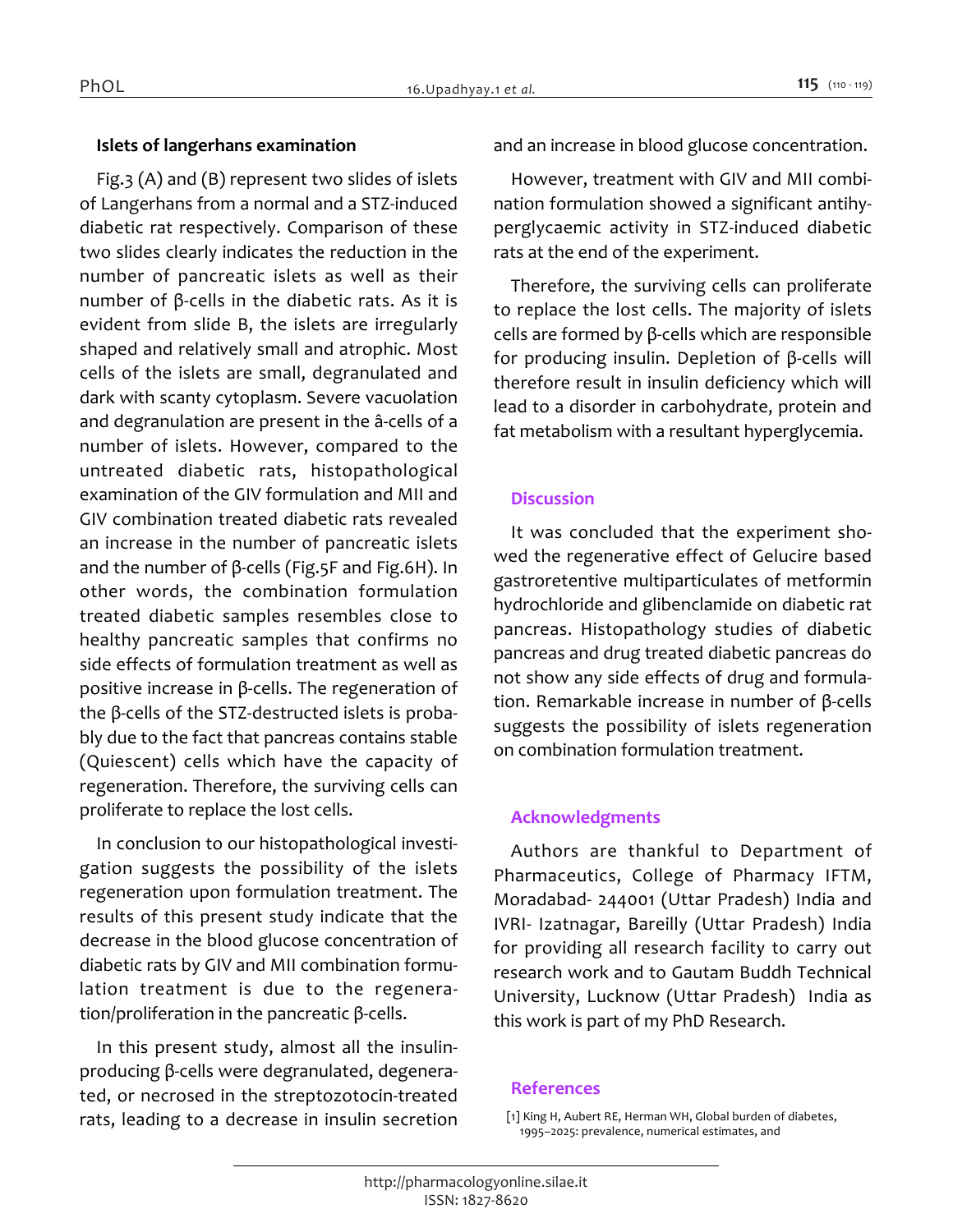*projections. Diabetes Care 1998; 21: 1414–1431.*

- *[2] Kim KH, Singh BN, Floating drug delivery systems: An approach to oral controlled drug delivery via gastric retention. J Contr Rel 2000; 63: 235-259.*
- *[3] Lee JW, Park JH, Robinson J P, Bioadhesive based dosage forms, the next generation. J Pharm Sci 2000; 89: 850-866.*
- *[4] Bardonnet PL, Faiere V, Jpugh W, Gastroretentive dosage forms: overview and special case of helicobacter pylori. J Contr Rel 2006; 111: 1-18.*
- *[5] Streubel A, Siepmann J, Bodmeier R, Gastroretentive drug delivery system: Expert Opin. Drug Deliv 2006; 3: 217-233.*
- *[6] Hauss DJ, Oral lipid-based formulations. Adv Drug Deliv Rev 2007; 59: 667–676.*
- *[7] Jannin V, Musakhanian J, Marchaud D, Approaches for the development of solid and semi-solid lipid-based*
- *formulations. Adv Drug Deliv Rev 2008; 60: 734–746. [8] Singh S, Chakraborty S, Shukla D, Mishra B, Lipid - An emerging platform for oral delivery of drugs with poor bioavailability. Eur J Pharm Biopharm 2009; 73: 1–15.*
- *[9] Paradkar A, Shah MH, Ketkar A, Mahadik KR, Effect of drug solubility and different excipients on floating behaviour and release from glyceryl monooleate matrices. Int J Pharm 2004; 272(1-2): 151-160.*
- *[10] Fini A, Moyano JR, Gine´s JM, Perez-Martinez JI, Rabasco AM, Diclofenac salts II Solid dispersions in PEG 6000 and Gelucire 50/13. Eur J Pharm Biopharm 2005; 60: 99–111.*
- *[11] Paradkar A, Mahadik KR, Chauhan B, Shimpi S, Preparation and evaluation of floating risedronate sodium GelucireÒ 39/01 matrices. Acta pharm 2004; 54: 205-214.*
- *[12] Paradkar A, Shimpi S, Chauhan B, Mahadik KR, Preparation and evaluation of Diltiazem hydrochloride-Gelucire 43/01 floating granules prepared by melt granulation. AAPS PharmSciTech 2004; 5(3): 1-6.*
- *[13] Ali J, Arora S, Ahuja A, Babbar AK, Sharma RK, Khar RK, et al. Formulation and development of hydrodynamically balanced system for metformin: In vitro and in vivo evaluation. Eur J Pharm Biopharm 2007; 67:196–201.*
- *[14] Arora S, Ali J, Ahuja A, Khar RK, Baboota S, Floating Drug Delivery Systems: A Review. AAPS PharmSciTech 2005; 6(3): E372-E390.*
- *[15] Tosi F, Muggeo M, Brun E, Spiazzi G, Perobelli L, Zanolin E, et al. Combination treatment with metformin and glibenclamide versus single-drug therapies in type 2 diabetes mellitus: a randomized, double-blind, comparative study. Metabolism 2003; 52(7): 862 – 867.*
- *[16] Upadhyay P, Upadhyay S, Ghosh AK, Pandit, JK, Studies on Formulation and optimization of Gastro Retentive multi-Particulates of Glibenclamide and Metformin hydrochloride for the treatment of Type II Diabetes mellitus using Gelucire: A Review. J Pharm Sci & Res 2010; 2(6): 351-354.*
- *[17] Upadhyay P, Pandit, JK, Fast release gastro retentive multiparticulates of glibenclamide for the treatment of type ii diabetes mellitus using gelucire 50/13. Tropical Journal of Pharmaceutical Research 2012; 13(3): 361-369.*
- *[18] Upadhyay P, Pandit, JK, Dissolution, HSPM, PXRD, DSC Studies on Gastro Retentive Multi-Particulates of Metformin Hydrochloride for the Treatment of Diabetes using Gelucire. Latin American Journal of Pharmacy 2011; 30(9): 1675-81.*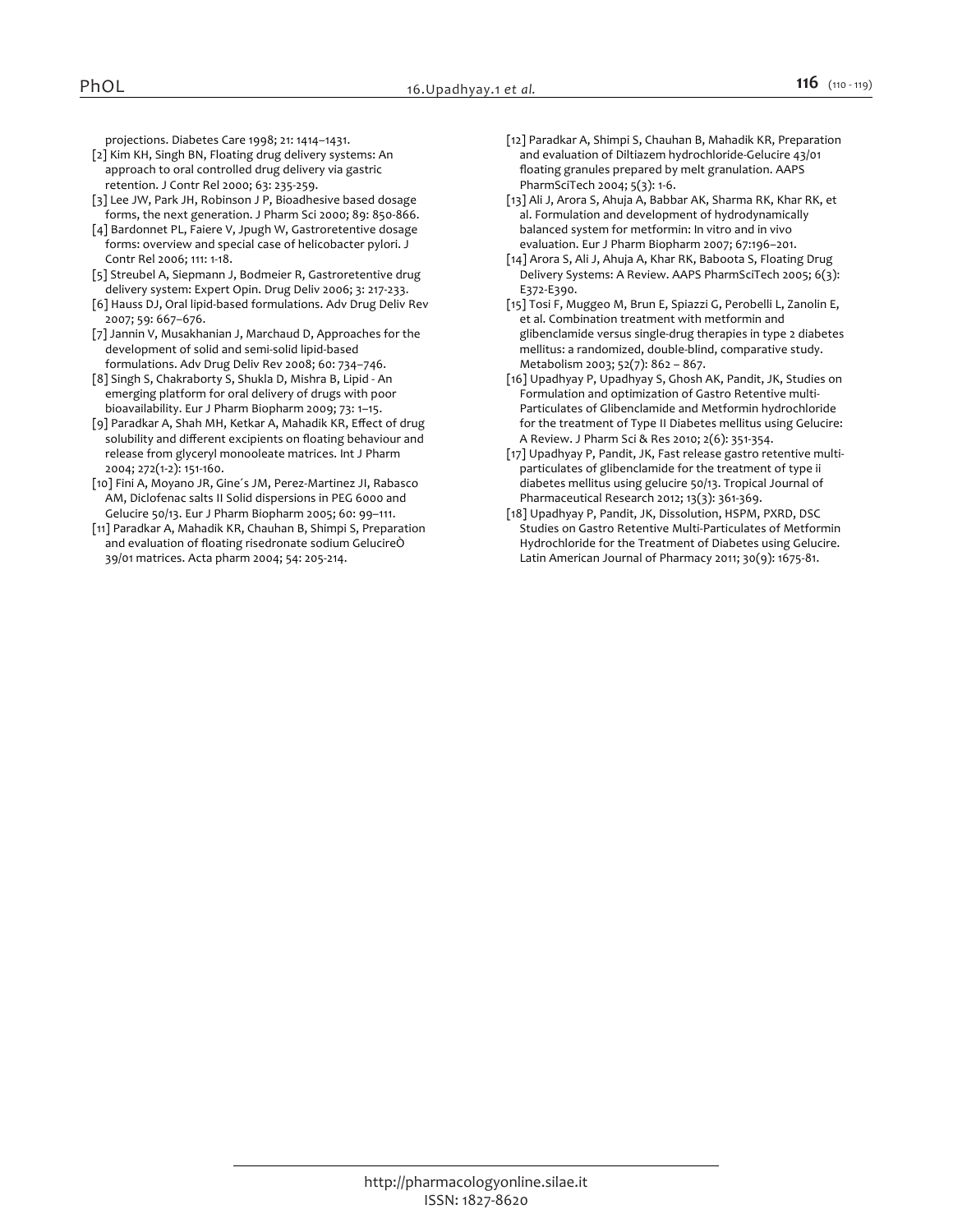Sham Group I



*Figure 1: Percent rat body weight variation with days on treatment*



*Figure 2 : BGL lowering with time on treatment*

*http://pharmacologyonline.silae.it ISSN: 1827-8620*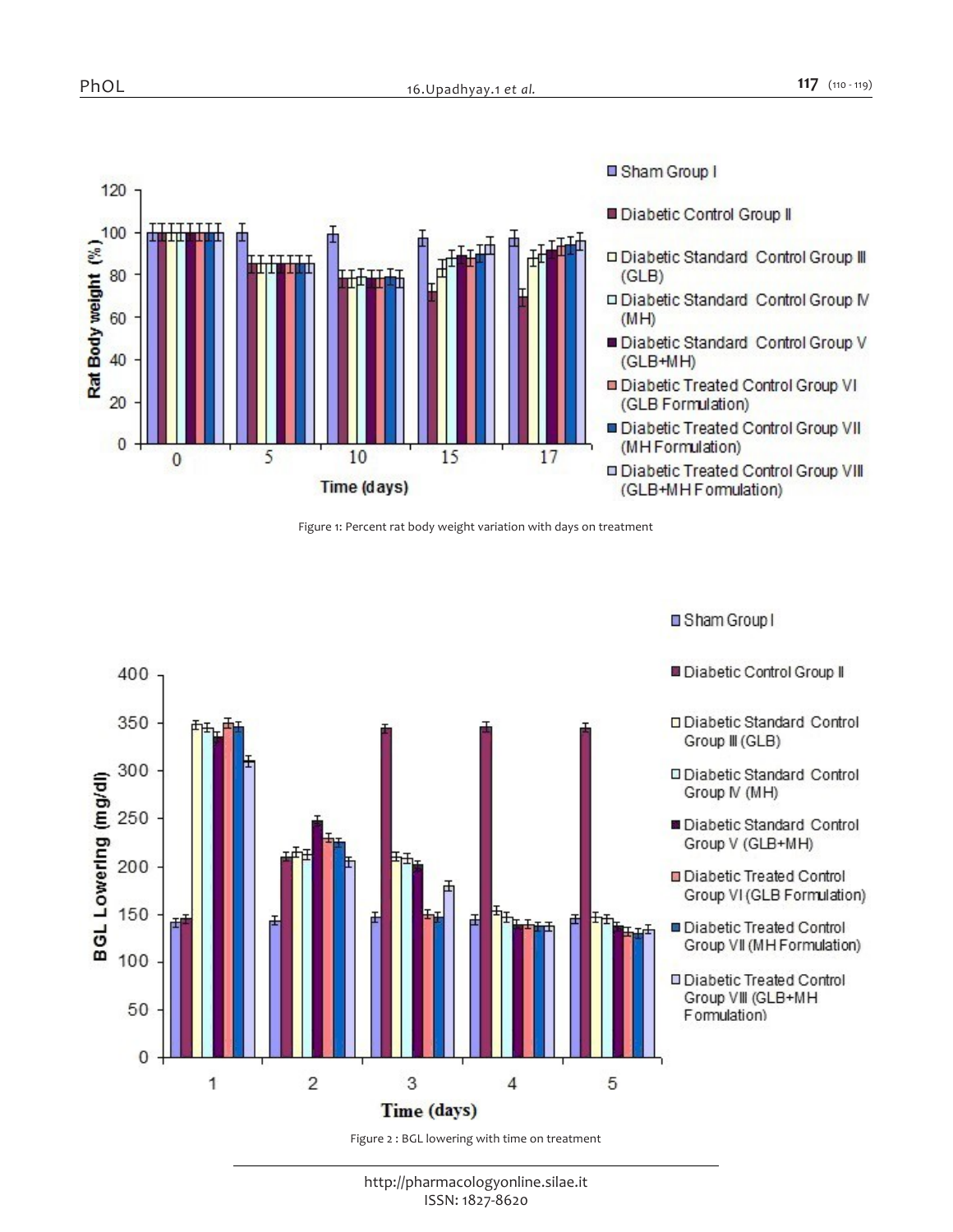

*Figure 3: (A) Islets of Langerhans from normal rat pancreas; (B) Islets of Langerhans from STZ induced diabetic rat pancreas.*



*Figure 4: (C) Islets of Langerhans from standard MH treated diabetic rat pancreas; (D) Islets of Langerhans from standard GLB treated diabetic rat pancreas. Where, IL= Islets of Langerhans and CT= Connective Tissues.*